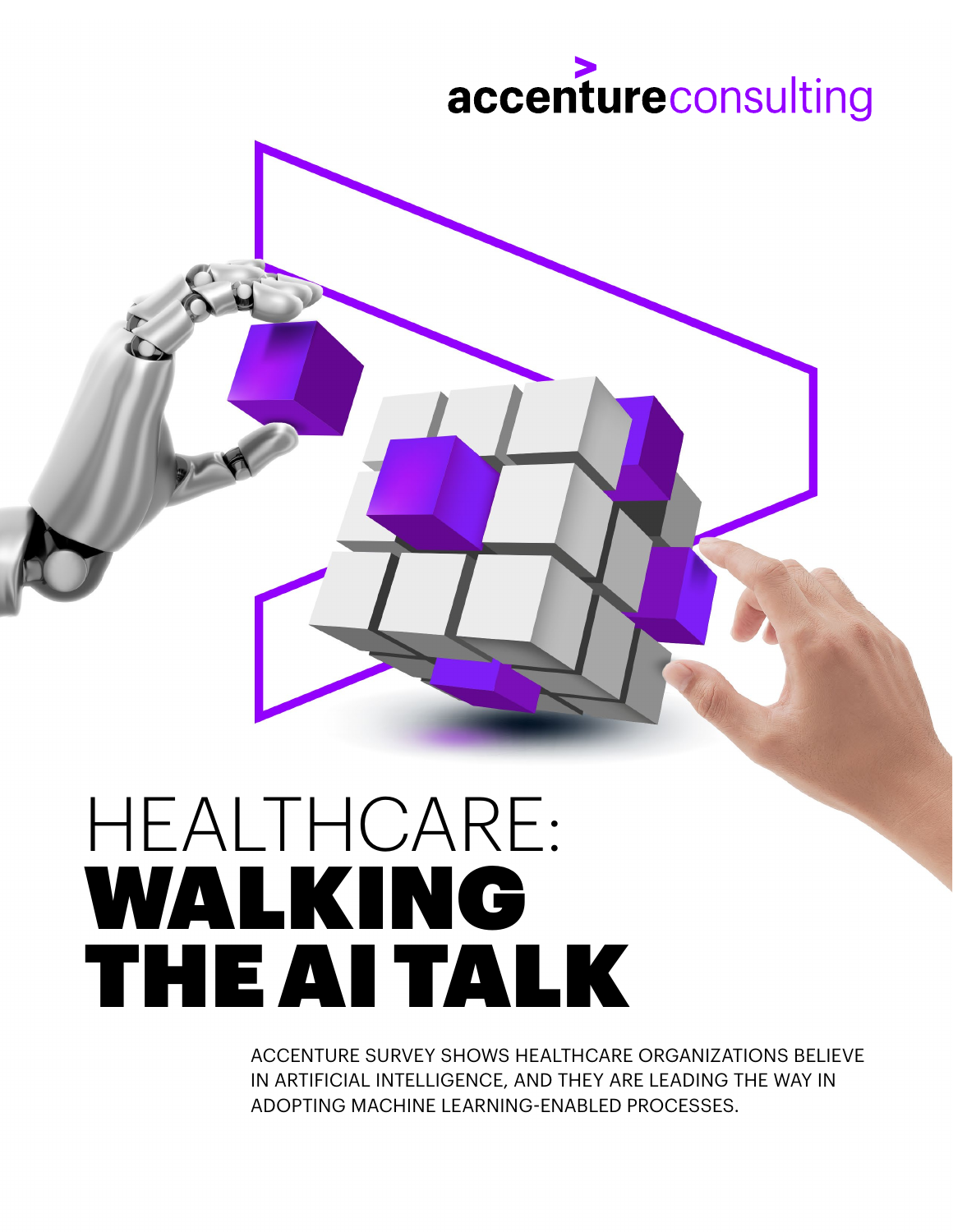**Artificial intelligence (AI) is evolving at speed. Smart machines are reinventing how work is done across industries. Companies across sectors and regions are seeing an initial boost in process speed and performance by implementing AI technologies. However, there is significant untapped potential in reimagining business processes from the ground up as self-improving procedures that can sense, comprehend, act and learn—all in real time.**

Until now, many business leaders have taken too narrow a view of AI. To maximize the potential of AI and be digital leaders, healthcare organizations must reimagine and reinvent their processes from scratch and create self-adapting, self-optimizing "living processes" that use machine learning algorithms and real-time data to continuously improve. Machines themselves will become agents of process change, unlocking new roles and new ways for humans and machines to work together.

This is the era of "process reimagined." It is already delivering profound results across industries. Surprisingly, healthcare is at the forefront of this burgeoning trend.

### MACHINE LEARNING VS. AI

Machine learning is a subset of artificial intelligence that provides software, machines and robots the ability to learn without human intervention or assistance, without static program instructions. Machine learning has been used to generate personalized product recommendations to consumers, identify the root cause of quality problems and fix them, discover and recommend treatment options to physicians, and in numerous other applications.

### Machine learning-enabled

**processes** rely on software, systems, robots or other machines which use machine learning algorithms.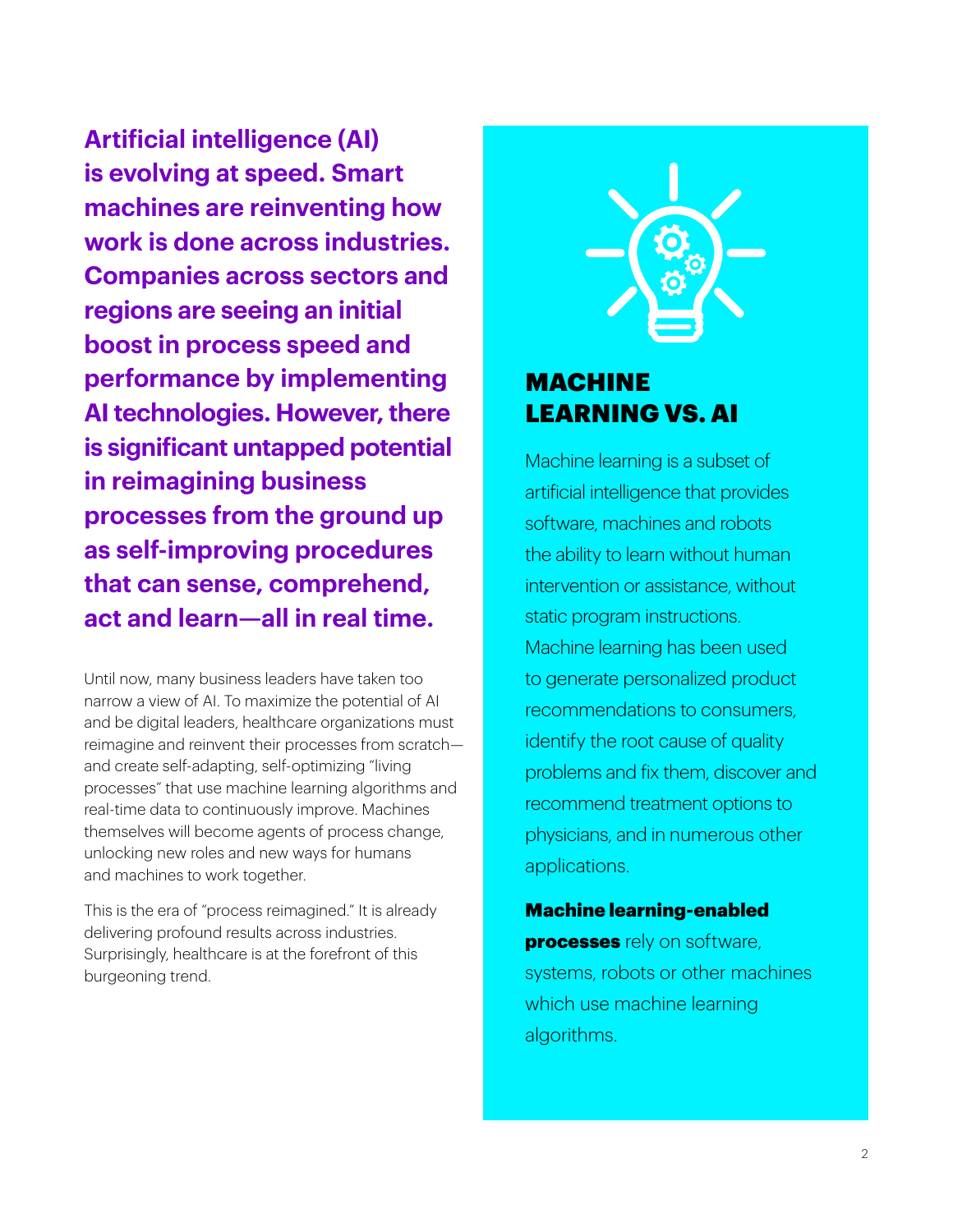### **HEALTHCARE IS LEADING THE WAY IN AI AND SEEING THE BENEFITS**

Among the 13 industries included in the Accenture 2017 Process Reimagined Survey, Healthcare is tied with Mining and Minerals for No. 1 overall (see Figure 1). Retail and Telecom follow close behind. Healthcare ranks No. 1 in Process and Data.

About 15 percent of healthcare companies (US payers, providers and pharmacy benefit managers) are applying machine learning across three dimensions: Process, people and data (see Figure 2). These healthcare respondents in the process reimagined phase are moving beyond automation to take full advantage of AI. The process reimagined average across all industries surveyed was 9 percent.

Among healthcare organizations surveyed, 42 percent are using machine learning to reimagine processes and process change. Furthermore, 42 percent of US healthcare firms surveyed say they are using machine learning in at least one business process and 42 percent are using it to transform the humanmachine work relationship. More than half (52) percent are harnessing data to create exponential improvements in speed and KPIs.

#### **FIGURE 1.** Healthcare ranks at the top among industry use of AI



Source: Accenture 2017 Process Reimagined Survey

#### **FIGURE 2.** Leading organizations are applying machine learning across three overlapping dimensions



Source: Accenture 2017 Process Reimagined Survey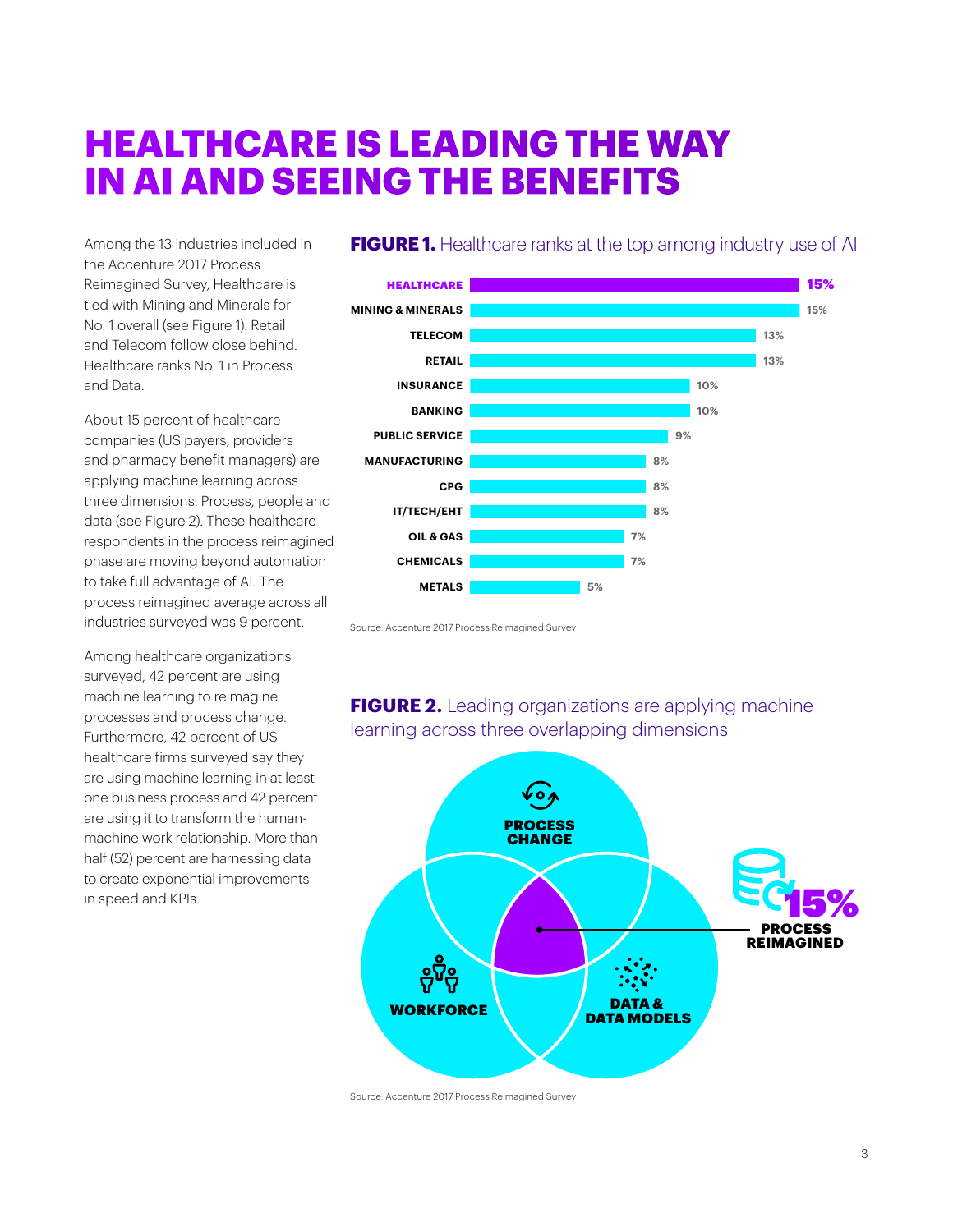### **SEIZING VALUE THROUGH MACHINE LEARNING-ENABLED PROCESSES**

Some AI initiatives are pilots and therefore deliver benefits on a small scale. But healthcare organizations are thinking bigger. Many report that machine learning-enabled processes are reducing costs/improving revenue and also improving KPIs.

More than half (51 percent) of healthcare organizations say that machine learning-enabled processes have helped to reduce costs to "service products after sales" by at least 50

percent. Many healthcare respondents (65 percent) say they have improved revenue by 10-20 percent by using machine learning-enabled processes to "understand markets, customers and capabilities."

Almost all healthcare respondents (93 percent) "strongly agree" or "agree" that machine learning-enabled processes help achieve previously hidden or unobtainable value and 86 percent believe these processes

are finding solutions to previously unsolved business problems (see Figure 3). A majority (91 percent) are seeing 200 percent improvement in KPIs in enterprise processes, and 77 percent are doubling KPIs for sales and marketing in the front office.

#### **FIGURE 3.** Healthcare organizations agree that machine learning-enabled processes deliver benefits



STRONGLY AGREE @ AGREE

Source: Accenture 2017 Process Reimagined Survey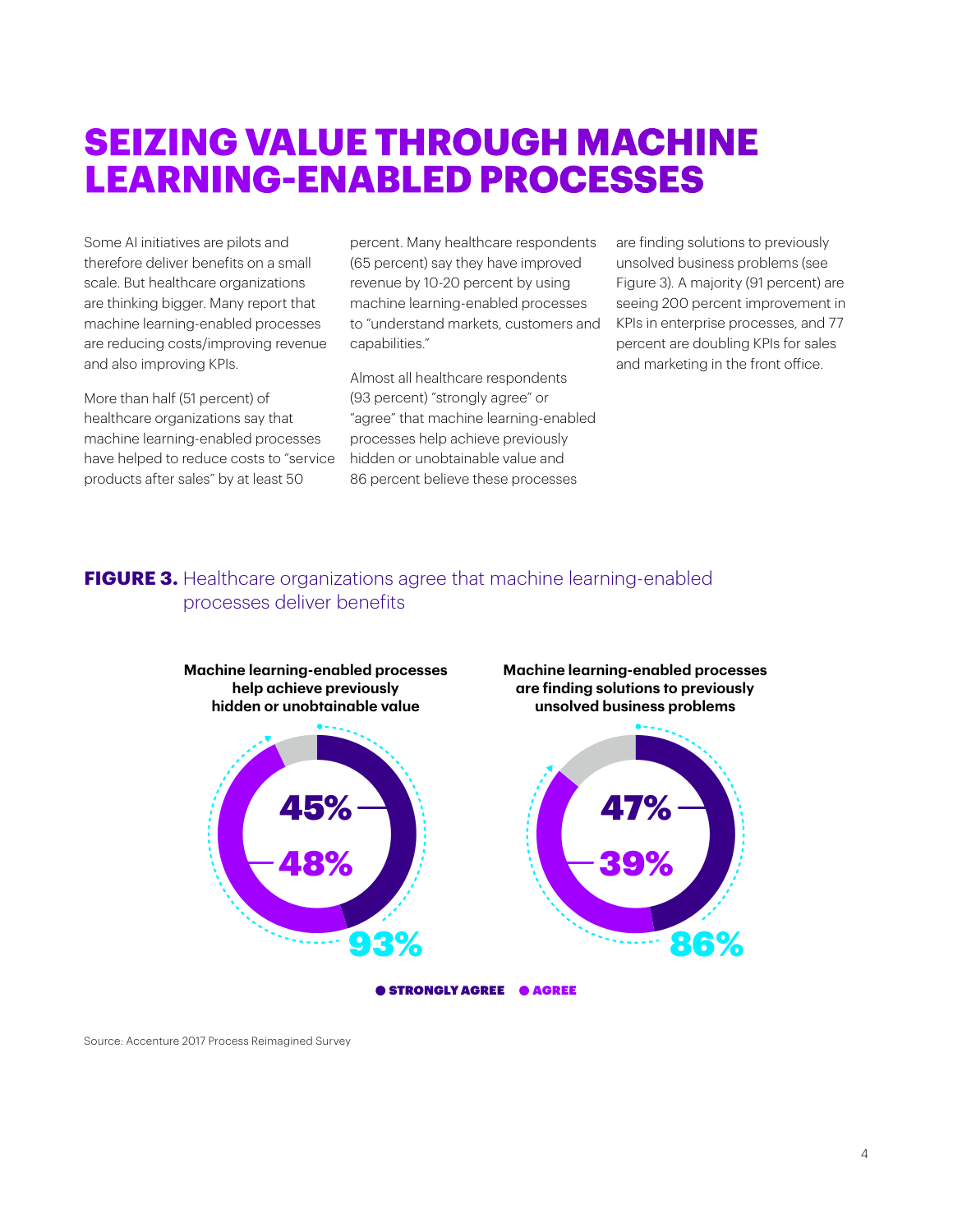### **BROADENING PERSPECTIVE ON AI OPENS UP NEW POTENTIAL IN HEALTHCARE**

**Healthcare leaders can use AI to reimagine new processes rather than simply automating existing processes. While automation often brings a short-term jump in productivity and speed, these benefits will level off if the focus remains on process automation rather than reinvention.** 

**Digital leaders will reimagine and reinvent their processes, creating "living processes" that use machine learning algorithms and real-time data to continuously improve.** 

**The leaders in the process reimagined phase are focusing on three overlapping areas:**

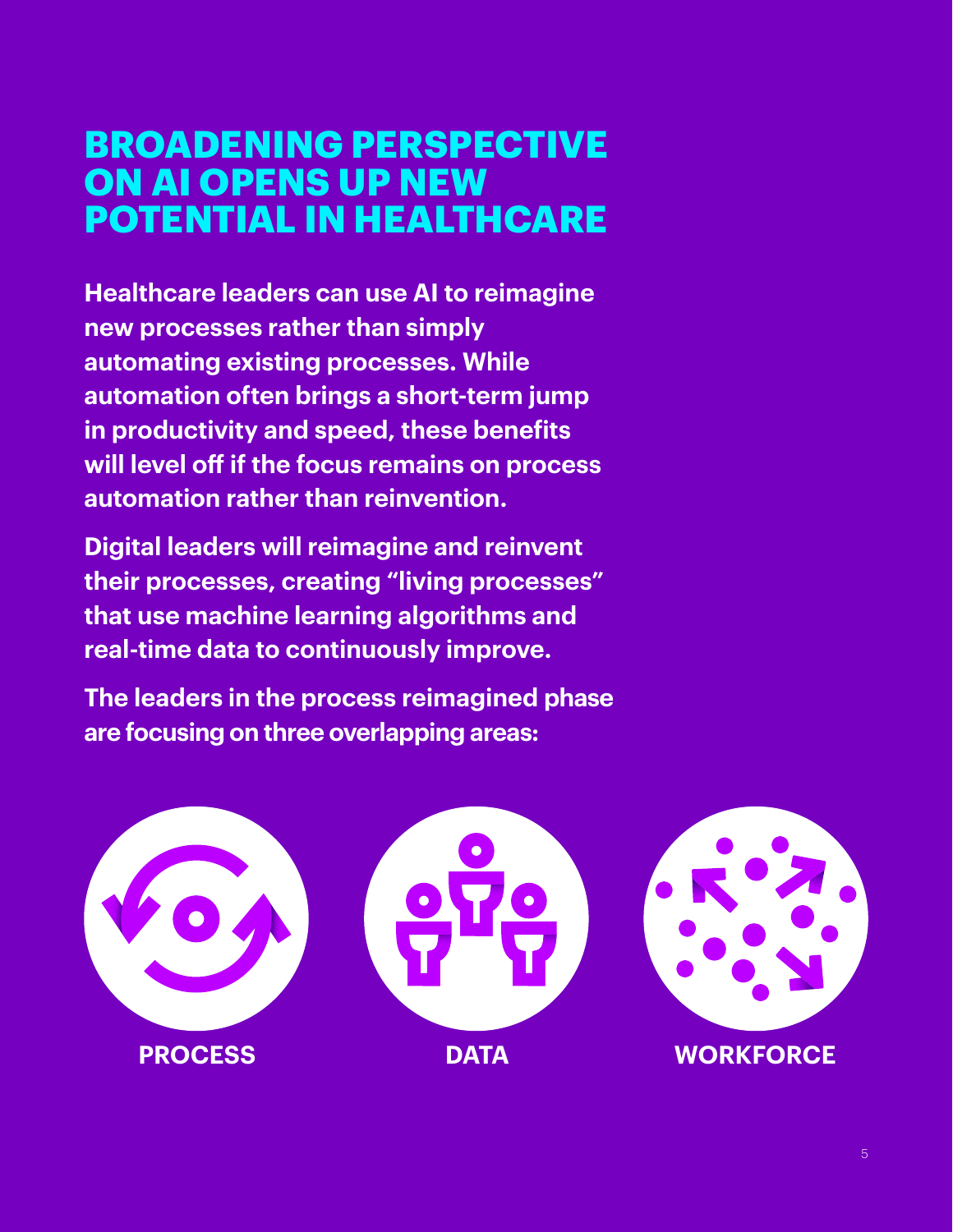

### **1. PROCESS CHANGE: REIMAGINING PROCESSES FROM SCRATCH**

## FORTY-TWO PERCENT

of health organizations are reimagining processes by:

- **• Applying artificial intelligence to process change management**
- **• Rethinking standardized processes as continuously adaptive**
- **• Bringing AI-based change to multiple processes across the enterprise**

Health respondents in significant numbers are using or piloting machine learning-enabled processes across several business process categories (see Figure 4).

Multiple use cases show that artificial intelligence is being applied in healthspecific processes such as supporting clinicians in preliminary diagnosis and treatment, and even generic enterprise processes such as sales, pricing and enterprise operations. Supported processes include:

- **• Personalized patient care**
- **• Clinical connectivity**
- **• Security and compliance**
- **• Enterprise operations**

[Ayasdi](https://www.ayasdi.com/solutions/clinical-variation-management/) uses machine learning to analyze electronic medical record data and perform clinical variation management for common surgical procedures. The platform automatically surfaces groups of similar patient procedures and generates clinical pathways that could result in better patient outcomes at lower costs.

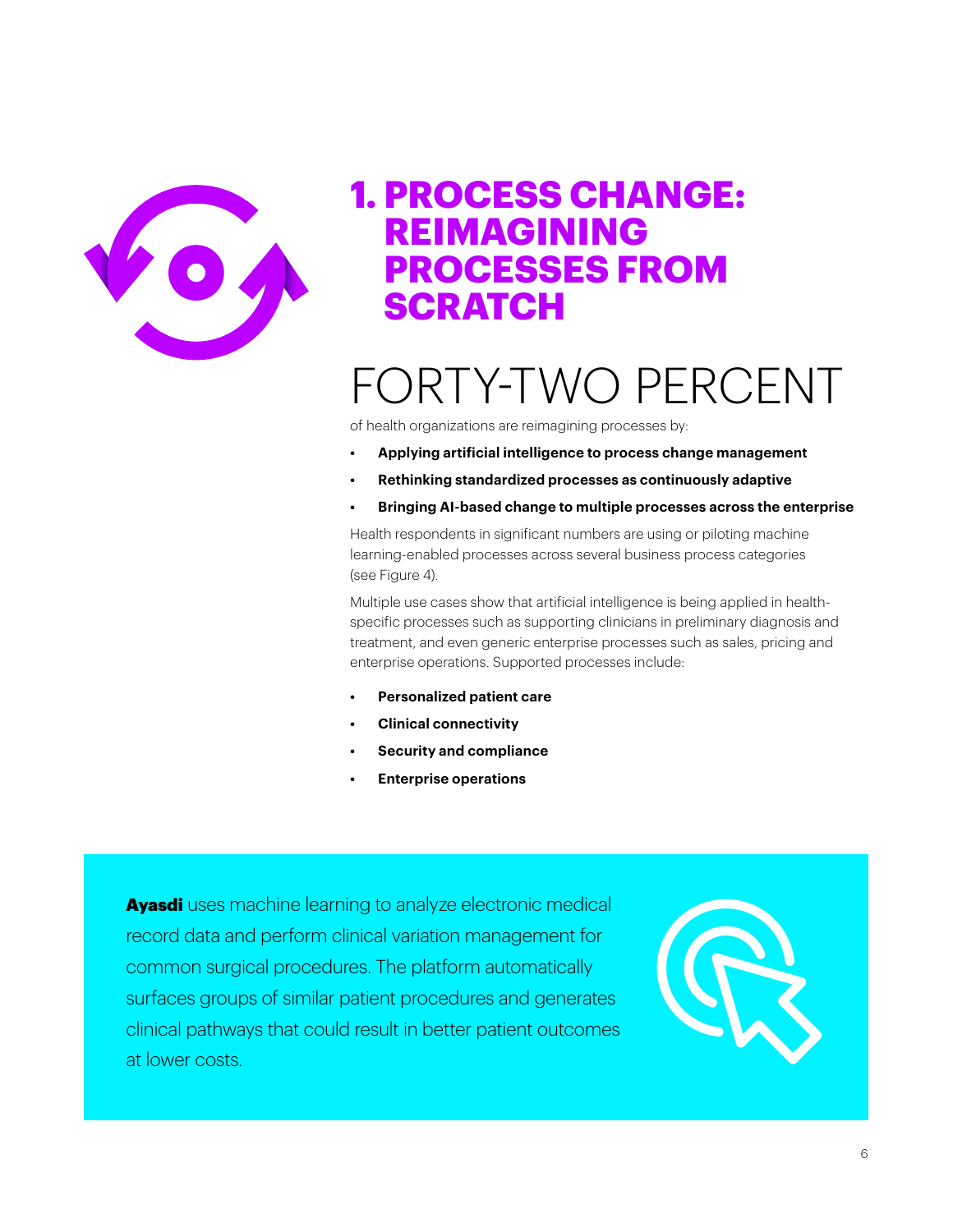**FIGURE 4.** Healthcare companies are pursuing machine learning across a variety of processes



**Develop and manage products and services**

Source: Accenture 2017 Process Reimagined Survey

**human capital**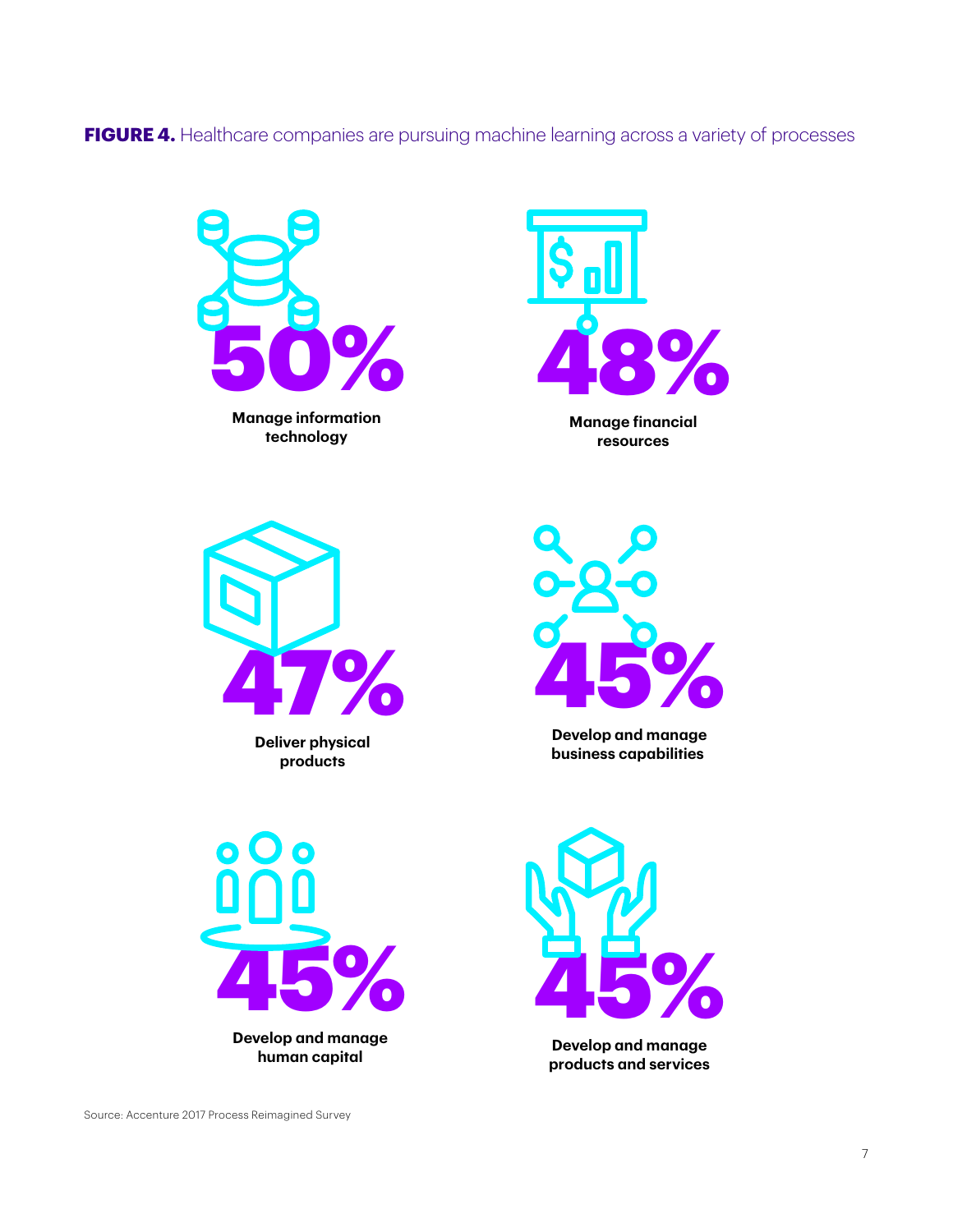### **2. DATA AND DATA MODELS: CAPTURING THE EXPONENTIAL POWER OF DATA**

# FIFTY-TWO PERCENT

of health organizations are harnessing data to create exponential improvements in speed and KPIs, help solve previously unsolved problems and see patterns that were previously hidden. There are doing so by:

- **• Using data to train and sustain process change**
- **• Making processes self-adapting and self-optimizing**
- **• Discovering new patterns of opportunity**

Healthcare respondents reported experiencing a variety of benefits from using machine learning-enabled processes, including cost savings across several processes (see Figure 5).



[Tampere City Department of Social Services and](http://avigilon.com/case-studies/tampere-city-department-of-social-services-and-health-care/)  **Health Care** (Finland) built a way to capture data in its facilities to help monitor patients, enhance the healthcare service provided, and improve onsite safety.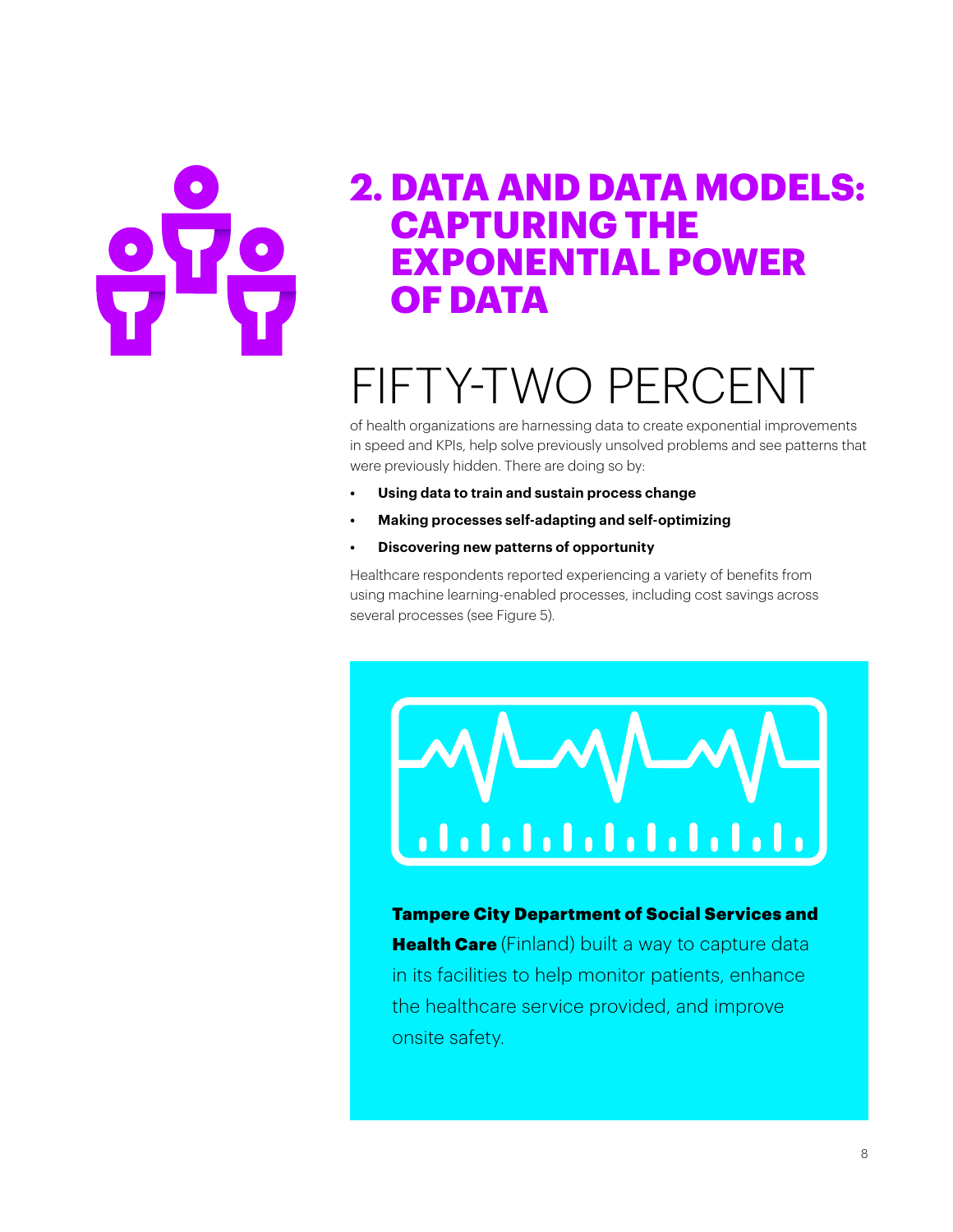**FIGURE 5.** Machine learning-enabled processes reduce costs for healthcare organizations across several processes



#### **HealthTap**, a

World Economic Forum Technology Pioneer, launched [Dr. A.I.](https://medium.com/@HealthTap/dr-a-i-80b4cf06be30), a personal AI-powered "physician" that translates a person's symptoms into personalized, doctorrecommended courses of action. Dr. A.I. uses advanced deep learning algorithms and HealthTap's vast repository of doctor knowledge and data to apply clinical expertise and guide patients to the right level of doctorrecommended care.

Source: Accenture 2017 Process Reimagined Survey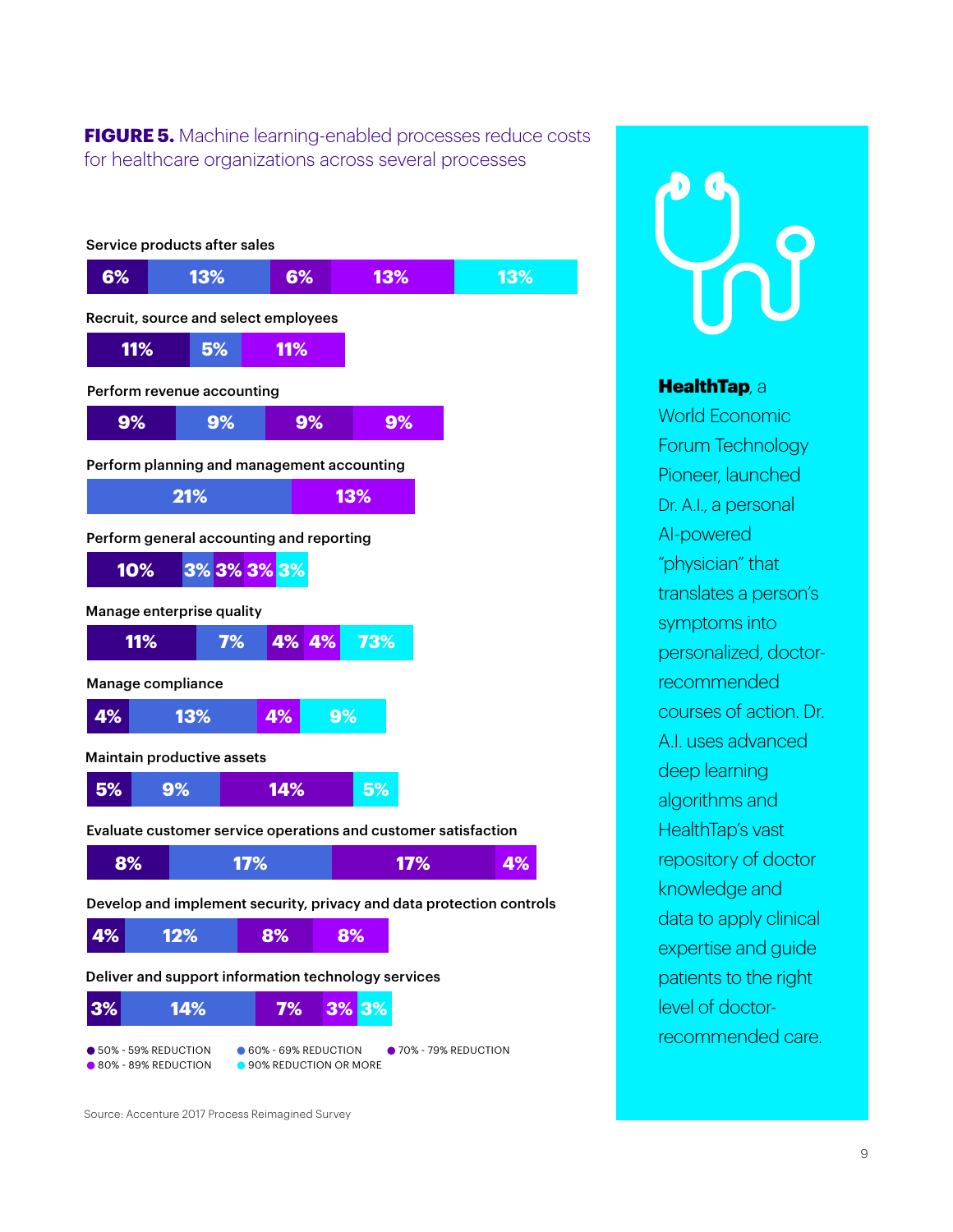

### **3. WORKFORCE: UNLOCKING THE FULL POTENTIAL FOR HUMAN/ MACHINE INTERACTION BY INVENTING NEW JOBS**

## FORTY-TWO PERCEI

of healthcare organizations are redesigning jobs to emphasize distinctive human skills and human-machine augmentation. They are transforming the humanmachine relationship by focusing on four areas:

- **• Enlisting the C-Suite to remake the culture with AI**
- **• Helping employees keep pace**
- **• Emphasizing distinctively human capabilities when hiring**
- **• Making sure that algorithmic decisions are ethical, fair, safe and auditable**

A majority (82 percent) are investing in machine learning by hiring experienced machine learning talent from other companies to develop capabilities. Many are investing because they believe that machine learning-enabled processes will positively influence the future of work, for instance, allowing employees to do more and better work and enabling greater personalization (see Figure 6).

#### Figure 6. Healthcare organizations believe machine learning will affect the future of work

**Augmenting employees though machine learning will not only mean doing more and better work, but also managing far more process variability and unpredictability.**







**STRONGLY AGREE @ AGREE**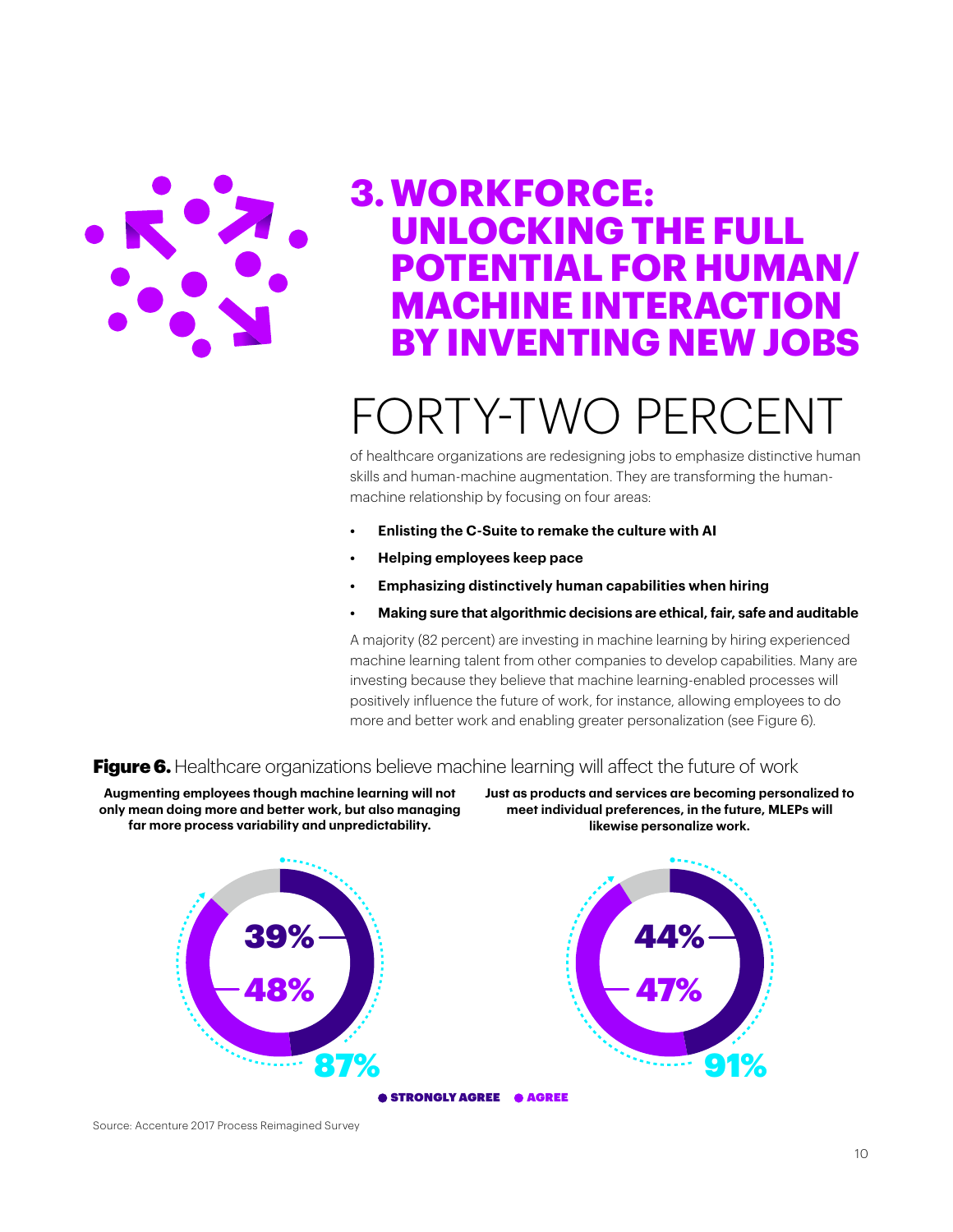### **LEADING IN THE NEW ERA OF AI**

**Healthcare organizations have an opportunity to employ AI to make a systematic shift that affects every process, piece of data and worker. It is a new perspective encompassing strategy, technology and the future of work—one that differs dramatically from the notion of creating value through the substitution of human workers.** 

**This new perspective requires innovation at speed and scale. And it requires unprecedented leadership vision with intentional shifts in process change, data and workforce. Healthcare leaders must foster organizational cultures of creativity, collaboration and data competency to capture the exponential power that is possible through AI. Perhaps most importantly, they must strengthen alliances between humans and machines to enable a future filled with growth.**